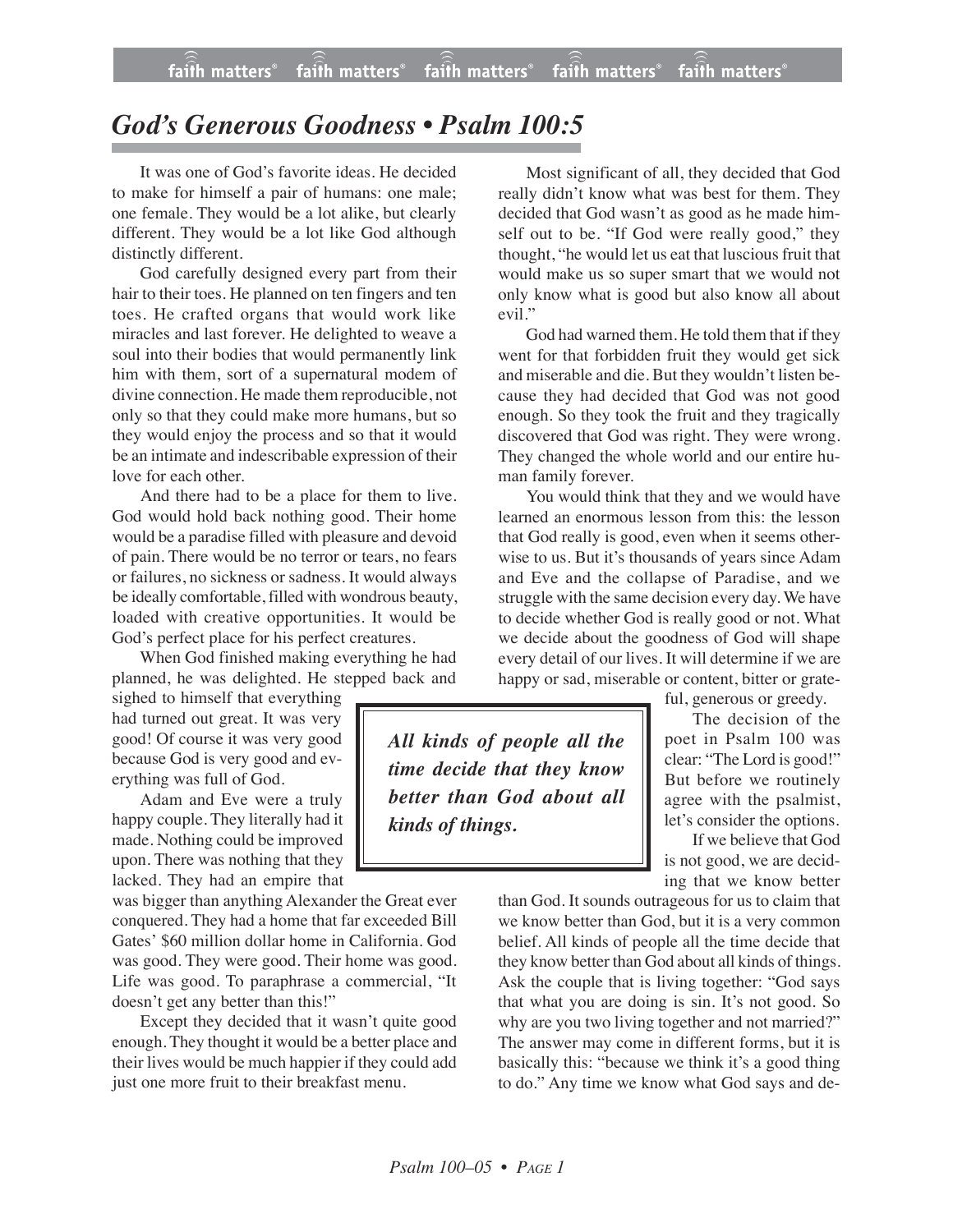cide our way is better, we have decided that we know better than God what is good for us.

If we believe that God is not good, then our whole view of God is changed and we begin to fear him. We fear that he will make a mistake. We fear that he will not do us good. Many people live in frequent fear that God will zap them with bad things. God may punish us with sickness or trick us into losing the family business. He may make me move to a new job where I will be unhappy, cause my child to die or otherwise bring calamity on my life.

Anyone who believes that God is powerful but that God is not always good should live in fear. This is precisely the way most of the world religions work. They are built around images of God that are unpredictable and take delight in causing human misery.

It is a terrible thing to live in fear. It is the sad consequence of either not believing in God at all or believing that God is not always good. In either case, we are perpetually afraid of something bad happening to us and that there is not a dependable God to do us good.

If we believe that God is not good, we begin to look for evil in everything that happens. It's true that evil is powerfully present in our world, but those who do not believe in the goodness of God easily find the evil and seldom find God's good. These are the people who always expect the worst and are rarely disappointed because they will always interpret whatever happens as an example of evil. It becomes difficult if not impossible to trust. Trust is based on the assumption of good intentions and the expectation of good outcomes. But, if God is not working in everything for good there is pervasive pessimism that turns distrust into cynicism or despair.

If we believe God is not good, we are ungrateful. Only someone who believes in God and good has anything to be thankful for. If what we have did not come as a gift from God, we can only assume that we earned it or deserved it ourselves. Then there is no one to thank. Instead of lives of gratitude, we live lives of pride.

The final product of disbelief in the goodness of God is selfishness and self-centeredness. How else could it be? If God is not the center of our lives and if God is not good, what if left for us? We either become self-centered or we make someone or something else the center of our lives. It doesn't take long to discover that we become disappointed with anyone or anything else that tries to replace God at the center of our lives.

Consider the alternative. If we believe God is good then we decide that God knows what is best. If God tells us to be truthful, we believe truth is better than lies. If he tells us that he designed us for sexual union only within a marriage relationship, then we do what God says. If he wants us to forgive those who hurt us, we forgive them even though it's hard to do. We believe God is good and that what he wants us to do is good even if we don't fully understand it.

If we believe God is good, we trust him to bring good into our lives. We do not expect the worst. We truly believe that God is looking for every opportunity to bless and help us. We are convinced that he always has our best interests at heart. We think and behave in ways that always count on God to be dependable. He will never trick us. He will never take unfair advantage of us. God will always be on our side. If we believe that God is good, we begin to look for his good in everything that happens. Every circumstance of life is interpreted in terms of the goodness of God.

I know lots of people who do this all the time. They lose football games and see God building their character. They get surprise phone calls and consider it an interruption from the Lord for good. They meet new people and are convinced that God has brought them into their lives. They suffer a broken relationship and trust God to give supernatural comfort and peace. They receive unexpected money and see it as God's way of providing cash to help someone else. Instead of looking for a demon behind every bush they expect God to show his good through every circumstance. These are wonderful people who truly live by faith. From everything I can tell, they are among the happiest people I ever meet.

If we believe God is good, we become grateful. Gratitude always goes with belief in God's goodness. The words of Psalm 100:5 are repeated often in the Bible, and almost always with gratitude:

> Praise the Lord. Give thanks to the Lord, for he is good; his love endures forever. (Psalm 106:1)

> Give thanks to the Lord, for he is good; his love endures forever. (Psalm 107:1) Praise the Lord, for he is good; sing praise